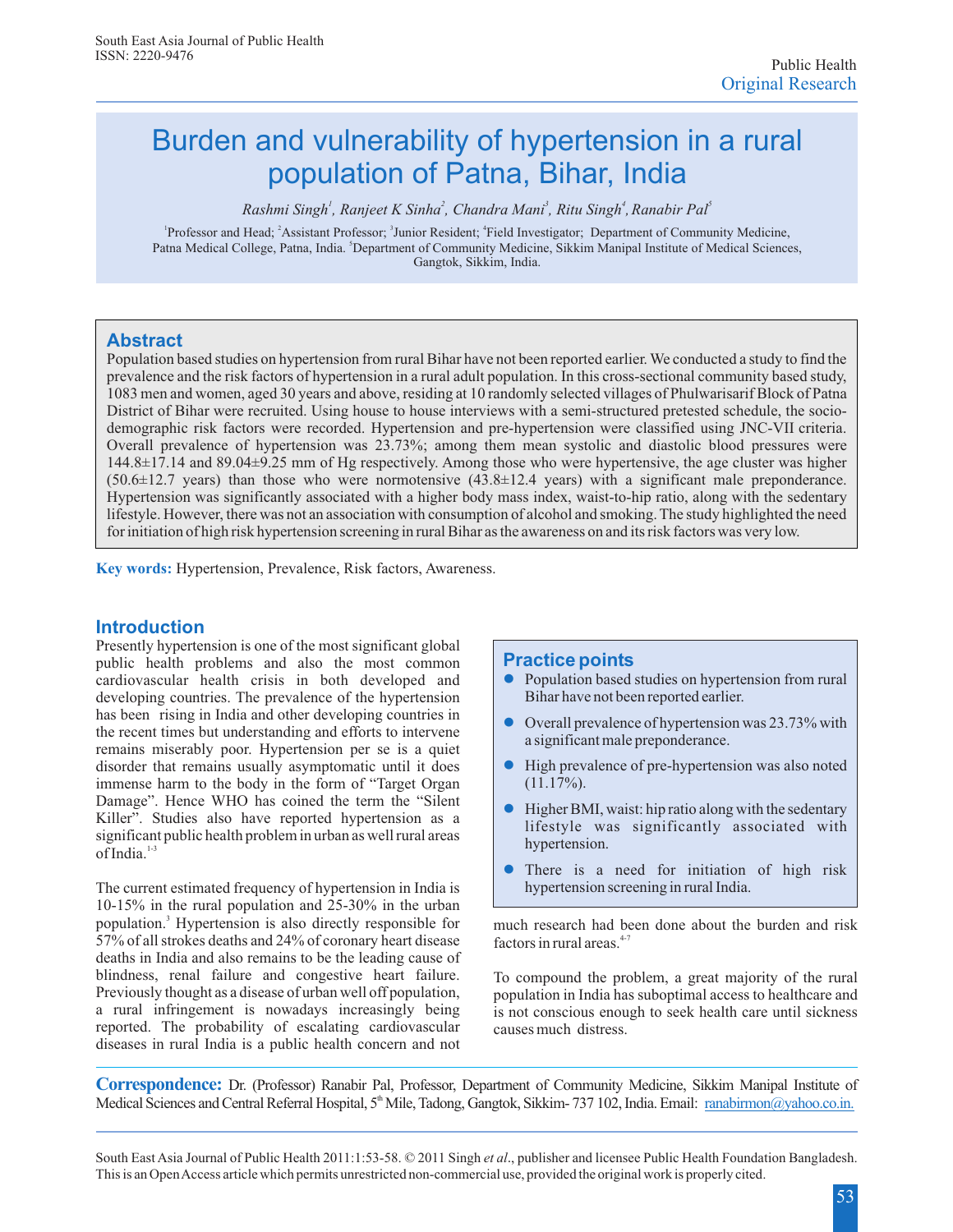We are yet to find published studies on the prevalence of its complications were recorded. For the BMI calculation, hypertension with the associated risk factors for effective height was measured using a portable height measuring futuristic approach of the problem in rural Bihar. Therefore stand and weight was recorded using a set of bathroom this population based study was undertaken in rural scales; for the waist/hip ratio, waist and hip circumference<br>Phulwarisharif block of Patna district, Bihar. was measured in centimeters using a single non-stretchable

# **Methods**

This community-based cross sectional study was conducted<br>This measured by single investigator using the pulse<br>in the villages of Phylygricarif Block of Patric District of bliteration and auscultation method using the stand in the villages of Phulwarisarif Block of Patna District of <sup>obliteration</sup> and auscultation method using the standardized<br>Bihar from August 2000 till July 2010, Inclusion criteria and calibrated mercury sphygmomanometer. T Bihar from August 2009 till July 2010. Inclusion criteria and calibrated mercury sphygmomanometer. Those with Bihar systolic blood pressure more than or equal to 140 mm of Hg were all men and women above 30 years present in their systolic blood pressure more than or equal to 140 mm of Hg<br>houses at the time of visit of the team from Petre Medical and diastolic blood pressure more than or equal t houses at the time of visit of the team from Patna Medical Hg, those on antihypertensive medication, or those with College.

With an anticipated 10% prevalence, using proportion and Trevention, Detection, Evaluation estimates and allowable error of 20%, the sample size for Blood Pressure (JNC VII) criteria.<sup>8</sup> this study was calculated as 990.<sup>3</sup> Taking 10% as non **EXECUTE:** THE TEXT THRIGHT THE RESPONSE EXPONSE THE RESPONSE EXPONSE TO THE RESPONSE TO THE LIST THANGED TO THE LIST THANGED THE RESPONSE TO THE LIST THANGED TO THE LIST THANGED THE LIST THANGED THE LIST THANGED THANGED T of 53 villages under the Phulwarisarif Block of the district,<br>
Data were entered and analyzed using SPSS Version 16.<br>
10 villages user and only selected from four sectors by a Percentages and proportions were used, and the Percentages and proportions were used, and the conventional latter were proportions were used, and the conventional latter were related. Eliable conventionate were rest was used to find any significance. conventional lottery method. Eligible participants were enrolled using the random number table from electoral roll of election commission of India obtained from Panchayat office. All these eligible individuals, identified in each of the Of the total of 1,083 participants,  $23.73\%$  were hypertensive selected villages, were met through house to house visits by (95 % CI, 22.88-24.58) and the number increased specifically assigned teams and at least 100 members were significantly as the age of the study population increa specifically assigned teams and at least 100 members were enrolled from each village by which we were able to reach 1083 participants. higher prevalence in all age groups [32.39% vs. 20.65%,

Institution Ethics Committee of Patna Medical College df=4, p=0.012 and Female: <sup>2</sup>=33.630, df=4, p=0.0001] approved the study. The health workers informed and (Table 1). motivated the families to participate in the study along with the scope of future intervention, if necessary. All the As the blood pressure level of subjects was further classified participants were informed of the purpose of the study and according to JNC VII criteria<sup>8</sup>, apart from participants were informed of the purpose of the study and according to JNC VII criteria<sup>8</sup>, apart from the 257 (23.73%) were ensured strict confidentiality. The participants were  $\frac{1}{2}$  hypertensive individuals 532 (4 were ensured strict confidentiality. The participants were hypertensive individuals,  $532 (49.12%)$  were categorized as given the option not to participate in the study if they  $n_e$ -hypertensive out of which 121 (11.17%) we given the option not to participate in the study if they pre-hypertensive out of which 121 (11.17%) were in the wanted. After collection of informed consent, a semi-<br>target range of 130-139 or 85-89 mm of Hg (Table 2) structured pretested questionnaire was administered. Blood pressure and its determinants such as age, sex, nature of pressure and its determinants such as age, sex, nature of The mean age of hypertensive subjects (50.6 $\pm$ 12.7 years) work, smoking and alcohol consumption, educational was higher than the normotensive population (43.8 $\pm$ work, smoking and alcohol consumption, educational was higher than the normotensive population (43.8±12.4 status, family history and awareness about hypertension and vears). Systolic and diastolic blood pressure (mean+SD)

was measured in centimeters using a single non-stretchable. measuring tape. Subjects were then allowed to take rest for five minutes in a sitting position, their hand rested and Study area and subjects<br>This community based cross sectional study was eardwated was measured by single investigator using the pulse history of hypertension were classified as hypertensive, as per the Seventh Report of the Joint National Committee on *Sampling procedure*

### **Results**

 $\int_{0}^{2}$ =54.94, df=4, p=<0.0001]. Males had a significantly P<0.05] except the 50-59 year group. Sex differentials were Data collection procedure also found to be statistically significant [Male: <sup>2</sup>=12.928,

target range of 130-139 or 85-89 mm of Hg (Table 2).

years). Systolic and diastolic blood pressure (mean±SD)

| Age          | <b>Male</b>     |                      | Female          |                      | <b>Total</b> | <b>Total</b>         |
|--------------|-----------------|----------------------|-----------------|----------------------|--------------|----------------------|
| yrs          | <b>Screened</b> | Hypertensive $(\% )$ | <b>Screened</b> | Hypertensive $(\% )$ | screened     | hypertensive $(\% )$ |
| $30 - 39$    | 77              | 15(19.48)            | 332             | 43 (12.95)           | 409          | 58 (14.18)           |
| $40 - 49$    | 34              | 11(32.35)            | 206             | 39(18.93)            | 240          | 50(20.83)            |
| 50-59        | 55              | 15(27.27)            | 146             | 43 (29.45)           | 201          | 58 (28.85)           |
| 60-69        | 84              | 37(44.05)            | 92              | 31(33.70)            | 176          | 68 (38.63)           |
| $>= 70$      | 34              | 14(41.18)            | 23              | 9(39.13)             | 57           | 23(40.35)            |
| <b>Total</b> | 284             | 92 (32.39)           | 799             | 165(20.65)           | 1083         | 257(23.73)           |

Table 1: Distribution of hypertensive subjects according to age and sex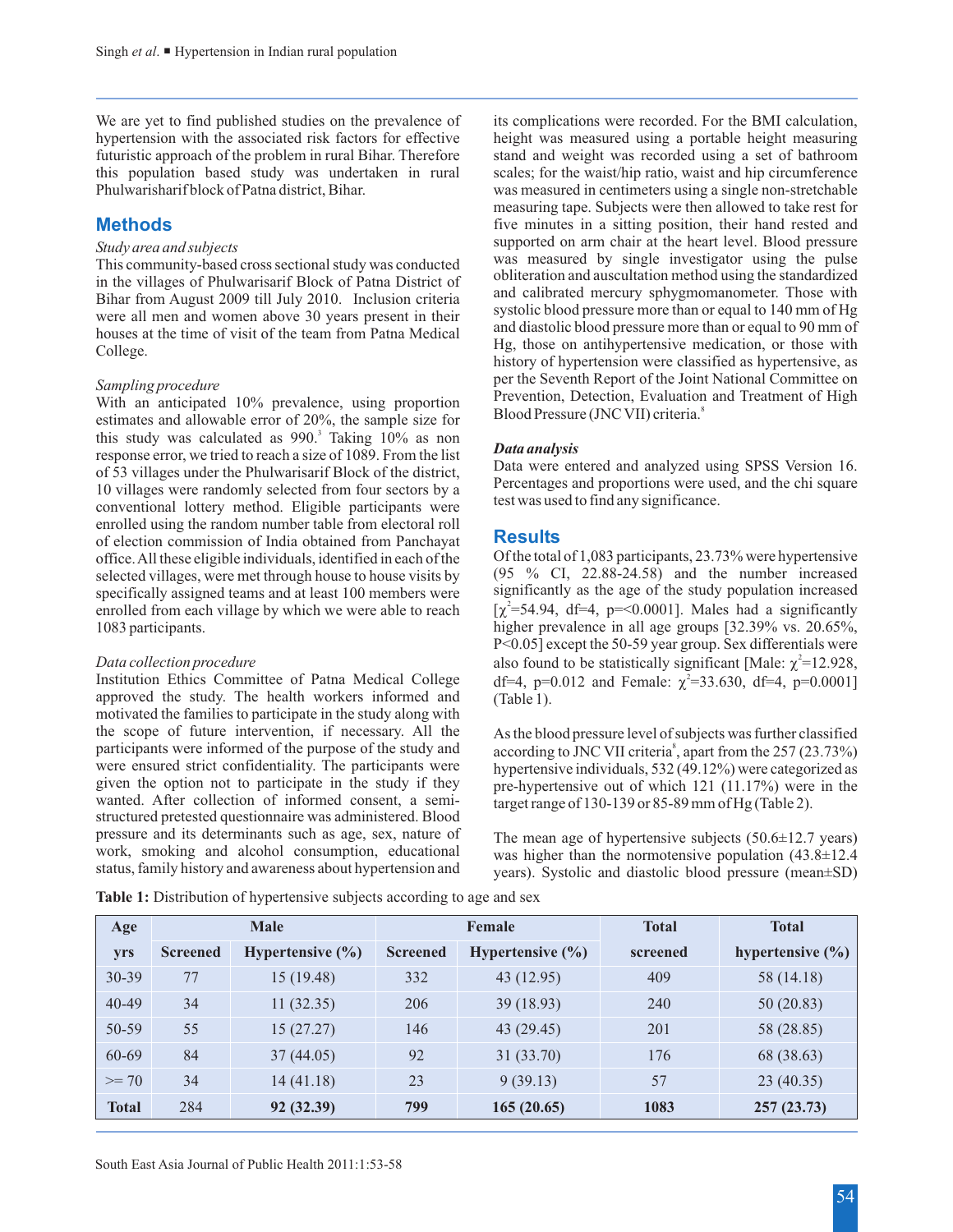were 144.8±17.14 mm of Hg and 89.04±9.25 mm of Hg prevalence of both hypertension and pre-hypertension, and respectively in hypertensive subjects as compared to their association with BMI, Waist-hip ratio and lifestyle 116.4±9.7 and 75.3±7 respectively in non-hypertensive factors. This links to the growing epidemic of subjects (Table 3). cardiovascular disease, with a high prevalence of pre-

| Category                | <b>Mean SBP</b><br>and DBP<br>(mm of Hg) | <b>Frequency Percent</b> |       |
|-------------------------|------------------------------------------|--------------------------|-------|
| <b>Normal</b>           | $< 120$ and $< 80$                       | 294                      | 27.15 |
| Pre hypertensive        | 120-129<br>and/or $80-84$                | 411                      | 37.95 |
| <b>Pre</b> hypertensive | $130-139$ or<br>85-89                    | 121                      | 11.17 |
| <b>Hypertensive</b>     | $>= 140$ or<br>$>=90$                    | 257                      | 23.73 |

pre obese. Increase of BMI was significantly associated 20% and 22% for men and women respectively.<sup>13</sup> While with the risk of hypertension  $\int_{0}^{2}$  =41, df =3, p=0.0001]. Das *et al.* reported 24.9% of hypertension and

normotensive subjects hypertension and 32.3% pre-hypertension from Lucknow in

|                                    | Age $(yrs)$         | 50.66  | 12.714 |
|------------------------------------|---------------------|--------|--------|
| <b>Hypertensive</b><br>$(N = 257)$ | $SBP$ (mm of Hg)    | 144.82 | 17.141 |
|                                    | $DBP$ (mm of $Hg$ ) | 89.04  | 9.256  |
|                                    | Age $(yrs)$         | 43.82  | 12.401 |
| <b>Normotensive</b><br>$(N = 826)$ | SBP (mm of Hg)      | 116.42 | 9.674  |
|                                    | $DBP$ (mm of $Hg$ ) | 75.33  | 7.002  |

(35.90%) in those doing sedentary work  $\left[ \right.$  <sup>2</sup>=9.92, df=2, p=0.007]. The differences in waist-hip ratios of by example interesting the value in the research of the statistically significant and non hypertensive subjects were found to<br>be statistically significant. [48.14% in >1 vs. 22.44% in <1;<br> $\frac{1}{2}$  -18.72 df-1 non-0.0011 <sup>2</sup>=18.72, df=1, p<0.001]. However, it is apparent that<br>hypertension was not associated with the consumption of<br>alcohol  $\int_0^2$ =1.364, df=4, p=0.850] and smoking  $\int_0^2$ =5.550,<br>finding was denomined by WH ratio was also alcohol  $\begin{bmatrix} 2=1.364, df=4, p=0.850 \end{bmatrix}$  and smoking  $\begin{bmatrix} 2=5.550, df=4, p=0.850 \end{bmatrix}$  and smoking  $\begin{bmatrix} 2=5.550, df=4, p=0.850 \end{bmatrix}$  and smoking  $\begin{bmatrix} 2=1.364, df=4, p=0.850 \end{bmatrix}$  and smoking  $\begin{bmatrix} 2=1.364, df=4,$ and literacy with hypertension were found.

# **Discussions**

**EXECUSSIONS**<br>Our study on the rural population documented the high hypertension was the most commonly observed health

hypertension shown among both sexes. Coupled with a lack **Table 2:** Participants category based on the JNC- of awareness and ignorance about the complications of VII Criteria hypertension, the situation is conducive to the perpetuation of the disease among the rural population in one of the poorer states in India.

Various studies estimated that differential prevalence rates are due to different cut off marks in determining the level of hypertension and differing age groups in the study population.<sup>9</sup> The prevalence of hypertension in this study was 23.73% which is higher than the other Indian studies conducted in rural areas. Although our sample was random, the small sample size of the study may be the reason for higher prevalence.<sup>10-12</sup> A study conducted in rural Andhra Pradesh noted that the mean systolic blood pressure was 116 mm of Hg, diastolic blood pressure 73 mm of Hg; the <sup>7</sup> SBP= Systolic blood pressure, DBP= Diastolic blood pressure prevalence of hypertension was 20.3%. In a multi-centric study in rural India in18 states among people aged 20-69 Among the hypertensive patients, 59% were obese and 39% years the age standardized prevalence of hypertension was pre obese. Increase of BMI was significantly associated 20% and 22% for men and women respectively.<sup>13</sup> Whil Das et al.<sup>9</sup> reported 24.9% of hypertension and 35.8% and 47.7% pre-hypertension in systolic and diastolic groups Table 3: Mean age and blood pressure of hypertensive and respectively in West Bengal, Yadav *et al.*<sup>14</sup> reported 32.2% the rural Central India.

According to JNC VII<sup>8</sup>, a group of pre-hypertensive people are to be targeted for primary prevention.<sup>8</sup> The overall proportion of this group was 49% in the study participants with 11.17% in the target range. The probable reason for the higher prevalence of hypertension among study subjects with higher BMI is that obese individuals tend to have higher BP levels because weight increases cardiac output proportionally and also increased the peripheral resistance SBP= Systolic blood pressure, DBP= Diastolic blood pressure <sup>8</sup> of arterioles. A positive association was observed between Prevalence of hypertension was significantly higher  $\frac{BMI}{R}$  and development of hypertension by other Indian (25,000) is the value of hypertension was significantly higher  $\frac{BMI}{R}$  and development of hypertension by o

In an ICMR Indian Council of Medical Research study (ICMR) on the tea garden workers in Dibrugarh,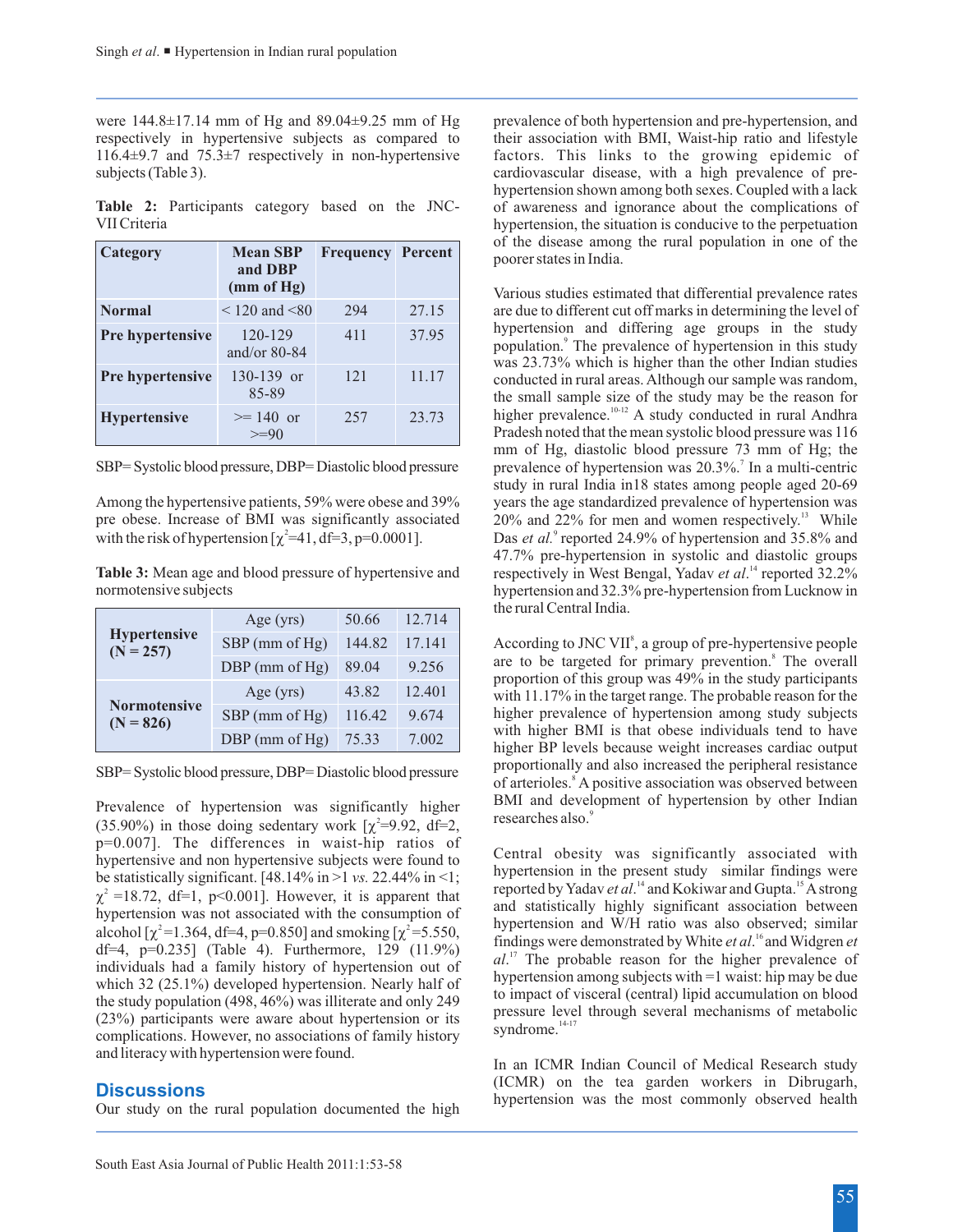| <b>BMI*</b>           | <b>Hypertensive</b> | <b>Non - Hypertensive</b> | <b>Total</b>  |
|-----------------------|---------------------|---------------------------|---------------|
| 18.5                  | 130 (18%)           | 574 (82%)                 | 704 (65%)     |
| 18.6 24.9             | 74 (29%)            | 179(71%)                  | 253 (23%)     |
| 25.0 29.9             | 43 (39%)            | 66 (61%)                  | $109(10\%)$   |
| 30                    | 10(59%)             | 7(41%)                    | $17(1.5\%)$   |
| Total                 | 257 (24%)           | 826 (76%)                 | 1083 (100%)   |
| Nature of Work*       |                     |                           |               |
| Hard Work             | $120(25.26\%)$      | 355 (74.74%)              | 475 (43.86)   |
| Moderate              | 109(20.57%)         | 421 (79.43%)              | 530 (48.94%)  |
| Sedentary             | 28 (35.90%)         | 50 (64.10%)               | 78 (7.20%)    |
| Total                 | 257 (23.73%)        | 826 (76.27%)              | 1083 (100%)   |
| Waist : hip ratio*    |                     |                           |               |
| $\leq$ 1              | 231 (22.44%)        | 798 (77.55%)              | 1029 (95%)    |
| $\mathbf{1}$          | $26(48.14\%)$       | 28 (51.85%)               | 54 (4.98%)    |
| Total                 | 257 (23.73%)        | 826 (76.26%)              | 1083 (100%)   |
| <b>Alcohol Intake</b> |                     |                           |               |
| Yes                   | 41 (28.27%)         | 104(71.72%)               | 145 (13.38%)  |
| No                    | 226 (24.09%)        | 712 (75.90%)              | 938 (86.61%)  |
| Total                 | 257 (23.73%)        | 826 (76.27%)              | 1083 (100%)   |
| <b>Smoking</b>        |                     |                           |               |
| Yes                   | $10(45.45\%)$       | 12 (54.54%)               | $22(2.03\%)$  |
| N <sub>o</sub>        | 257 (23.73%)        | 804 (75.77%)              | 1061 (97.96%) |
| Total                 | 257 (23.73%)        | 826 (76.27%)              | 1083 (100%)   |

**Table 4:** Distribution of study subjects according to risk factors

\*Significant

the overall hypertension in older generations was 47.7% compared with males (6.55%) and hypertension was (male: 37.0% female: 55.7%). This significantly increased significantly associated with age, sex, BMI, smoking, (male: 37.0%, female: 55.7%). This significantly increased with advancing ages; high-normal to grade-3 hypertension was significantly higher in the females. A sedentary was noted among randomly selected fishermen of coastal lifestyle, vegetarian diet and tobacco addiction were also West Bengal (mean age 22.4), who have more physical found to be significantly associated with hypertension, fitness (cardiovascular fitness) and muscle mass, but lower though previous studies in South India reported a lesser percentage of body fat than the sedentary population.<sup>30</sup> prevalence  $(14\%)$ . <sup>19,20</sup> In a study in rural Varanasi, the overall prevalence of hypertension was 11.25%.<sup>21</sup> Researchers from Cardiovascular diseases are the foremost causes for Sevagram reported a 3.41% prevalence in the rural premature death in India. In a review of Indian Sevagram reported a 3.41% prevalence in the rural premature death in India. In a review of Indian population while a higher hypertension prevalence rate was epidemiological studies of past 50 years, the researchers population while a higher hypertension prevalence rate was bbserved in females (4.6%) in contrast to males  $(2.9\%)$ .<sup>22</sup> noted that hypertension had increased gradually in rural Indian researchers reported that hypertension increased with areas.<sup>31</sup> Facts from developed countries Indian researchers reported that hypertension increased with areas.<sup>31</sup> Facts from developed countries show that these can increasing age, with wider variations of hypertension of up be considerably reduced by means of pop increasing age, with wider variations of hypertension of up be considerably reduced by means of population-based<br>to 50% hypertension among the older population.<sup>23-26</sup> policies. A multi-factorial comprehensive move toward 23-26 policies. A multi-factorial comprehensive move towards wilking *et al.*<sup>27</sup> observed that the prevalence of isolated global prevention of cardiovascular disease for the low and Wilking *et al.*<sup>27</sup> observed that the prevalence of isolated global prevention of cardiovascular disease for the low and systolic hypertension appears to be greater for women than middle income countries has been recommen systolic hypertension appears to be greater for women than middle income countries has for men, whereas a WHO Report<sup>28</sup> noted a 56% prevalence. for men, whereas a WHO Report<sup>28</sup> noted a 56% prevalence. In a community-based cross-sectional study in Aurangabad, Maharashtra the overall prevalence of hypertension in the The strength of the study was that in spite of a rural

problem.<sup>18</sup> In a recent study at Puducherry by Bharati *et al.* <sup>19</sup>, study subjects was 7.24%, higher in females (7.92%) as alcohol consumption.<sup>29</sup> A significantly higher blood pressure

background and the absence of an affluent lifestyle,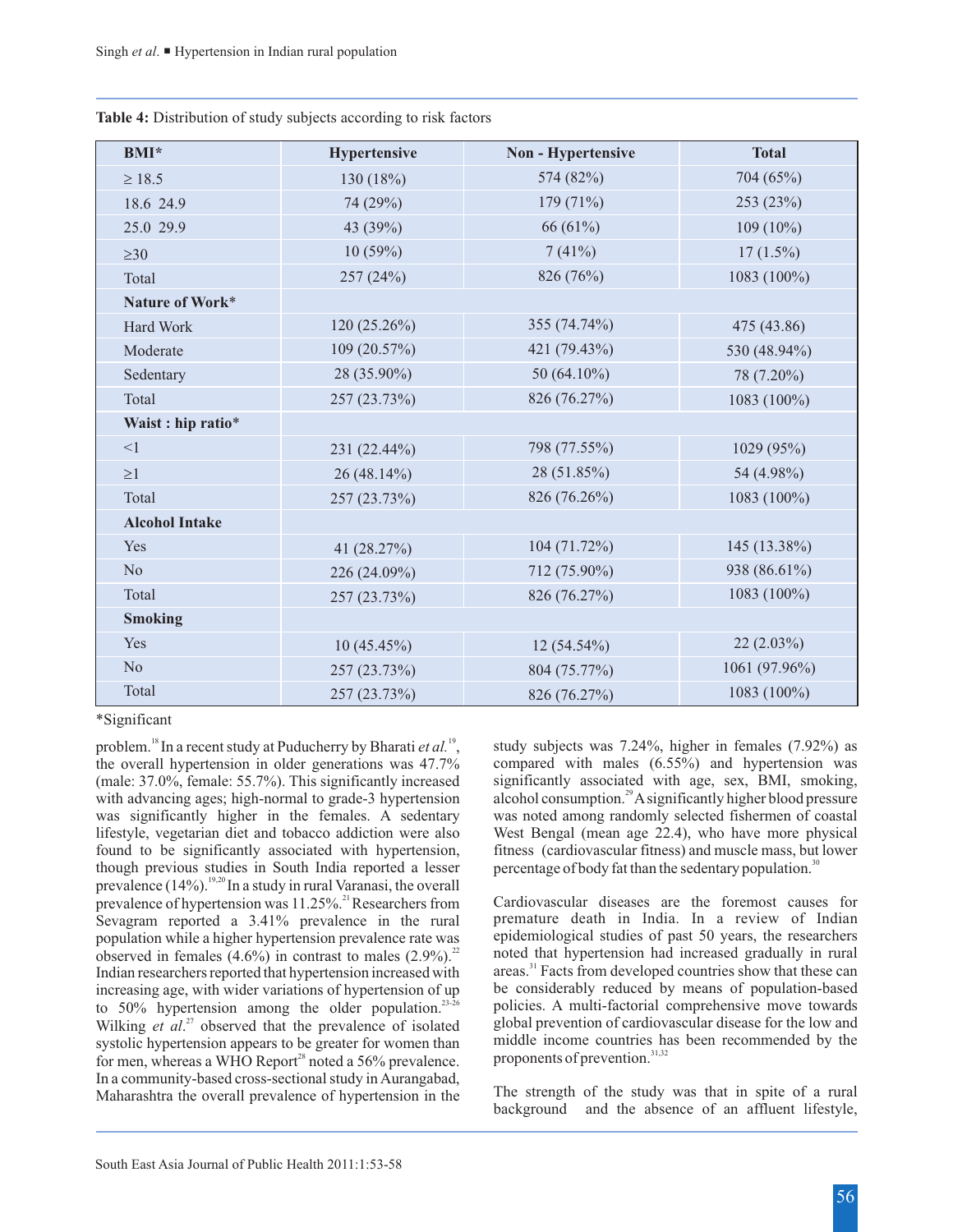hypertension is becoming more prevalent which warrants that these populations should also be brought into the ambit of preventive care to the reduce risks of cardiovascular disease.<br>
The mean age of hypertensive subjects was higher than the<br>
normotensive population in our study with a male<br>
preponderance. An assessment of the known risk fa noted that hypertension was significantly associated with the risk factors of age, the male sex, the sedentary nature of work, World Health Day.  $7^{\text{th}}$  April, 1991. Geneva: World obesity and an increased waist/hip ratio. Though the results Health Organization, 1992. obesity and an increased waist/hip ratio. Though the results are eloquent, we had several limitations. First, as the sample  $\frac{3.6 \text{ m}}{1.4 \text{ m} \cdot \text{m}}$  Gupta R. Trends in hypertension epidemiology in was small and drawn from one limited geographic area within was small and drawn from one limited geographic area within India. *J Hum Hypertension* 2004;18:73-8.<br>Patna district, the results cannot properly be generalized to the national population. On the other hand, with lesser error the 4. Shah B, Gupta R, Mathur P, Saxena M, Agrawal RP, sample would have been unmanageable for us in the resource Bhardwaj A, *et al*. An action plan for poor settings. Secondly, because of the cross-sectional design, noncommunicable disease prevention, surveillance, this study had limited extrapolative value. Thirdly, given the management and control in economically deprived lack of awareness, literacy, and indifference to health of the Indian states: Lessons from Rajasthan. *South Asian J study subjects*, the probability of missing information and *Prev Cardiol* 2006; 10:5-45. study subjects, the probability of missing information and erroneous recall cannot be excluded. Lastly, smoking and<br>alcohol intake, literacy and family history were not found to<br>be significantly associated with hypertension in this study<br>Asians. South Asian J Prev Cardiol 2004; 8: population. This may be possibly due to the fact that 6. Antezana FS. Epidemiologic aspects of hypertension in information regarding these may not have been elucidated suitably. These are all limitations of our study. In the future, study highlighting all the multifaceted factors causing hypertension in rural population should be conducted. We Experiension in tutal population should be conducted. We<br>also need to develop various surveillance programs to address<br>the increasing health burden of the various non-<br>communicable diseases that are prevalent in Bihar.<br>The

# **Conclusion**

hypertension should be taken up in rural areas of Bihar National Committee on Prevention, Detection, hecause the majority do not have access health care facilities Evaluation, and Treatment of High Blood Pressure. because the majority do not have access health care facilities Evaluation, and Treatment of Ford a pot avail them. The INC VII criteria's seek to identify Hypertension 2003; 42:1206-52. or do not avail them. The JNC-VII criteria<sup>8</sup> seek to identify people at risk of developing hypertension to bring them into 9. Das K, Sanyal K, Basu A. A study of urban community treatment or preventive regimens. Along with the presence survey in India: Growing trend of high prevalenc of risk factors, the population most vulnerable to hypertension in individuals. *Int J Med Sci* 2005;2:70-8. hypertension and other risk factors can be identified to minimize target organ damage, cardiovascular risks and <sup>10</sup>. Kumar P. Choudhary V. Epidemiology and study of hypertension in rural Rajasthan. *Indian Heart J* chronic disability in rural population.

Due to the stress and tension inherent within the altering 11. Gupta R, Sharma S, Gupta VP, Gupta KD. Smoking lifestyle patterns, there is a changing trend in the overall and alcohol intake in rural Indian population and burden of hypertension and vulnerability of this rural disease prevalence. *J Assoc Phys India* 1995;43:253-8. population to the risk of developing lifestyle diseases, hence highlighting the importance of integrating hypertension and Euclidean MR, Umakant AG. https://www.phealth.care. For a substantial impact of the importance, awareness, treatment and control of screening into primary health care. For a substantial impact and prevalence, awareness, treatment and control of screening into preventive health care strategies hypertension in rural areas of Davanagere. *Indian J* on this burden, unique preventive health care strategies hypertension in rural areas of D<br>specific to the rural population need to be clearly formulated *Community Med* 2010;35:138-41. specific to the rural population need to be clearly formulated and tested. Behavior change, and communication supported 13. Kinra S, Bowen LJ, Lyngdoh T, Prabhakaran D, Reddy<br>by screening is important for early detection and KS Ramakrishnan L et al. Sociodemographic by screening is important for early detection and KS, Ramakrishnan L, *et al.* Sociodemographic management of hypertension and to prevent any associated patterning of non-communicable disease risk factors in management of hypertension and to prevent any associated patterning of non-communicable disease risk factors in<br>complications that may arise.

# **Disclosure**

# **References**

- 
- 
- 
- 
- 
- the world. 1996. www.gfmer.ch/TMCAM/ Hypertension/Epidemiologic\_aspects\_hypertension\_ world.htm (accessed Oct 2011).
- Rural Health Initiative. *Int J Cardiol 2007*;116:180-5.
- 8. Chobanian AV, Bakris GL, Black HR, Cushman WC, To sum up, it is now desirable that screening programs for Green LA, Izzo JL Jr, *et al*. Seventh report of the Joint by pertension should be taken up in rural areas of Bihar National Committee on Prevention, Detection,
	- survey in India; Growing trend of high prevalence of
	- 1991;43:43-4.
	- correlation with hypertension and coronary heart
	-
	- rural India: a cross sectional study. *BMJ* 2010; 341:c4974.
- 14. Yadav S, Boddula R, Genitta G, Bhatia V, Bansal B, The authors report no conflicts of interest in this work.